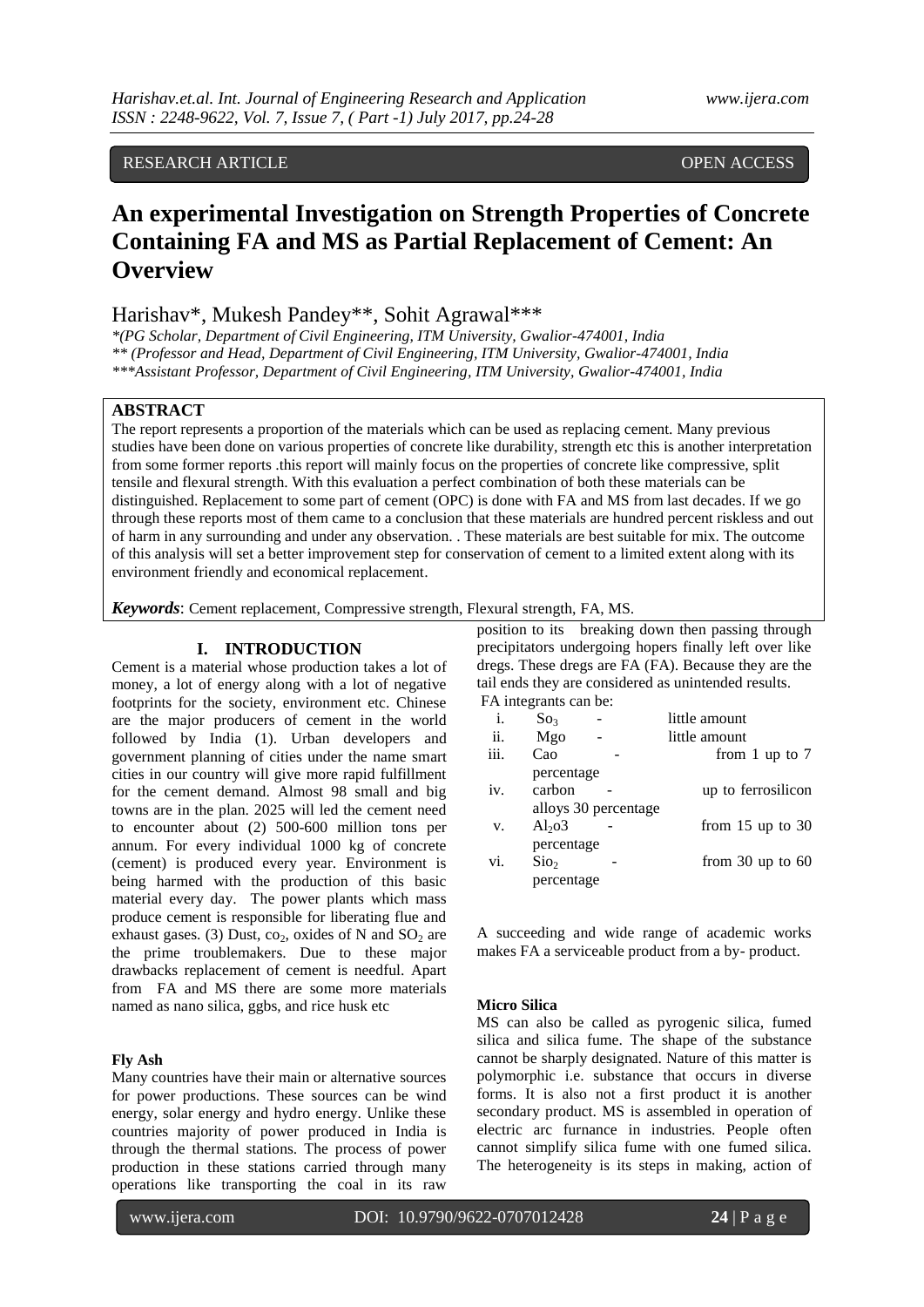making it practically workable in scenarios and fragments.

In the same way as FA a succeeding and wide range of academic works makes MS a serviceable product from a by- product.

The composition and texture makes MS very tiny in size. It has very less average size of grain particles. If we compare size of an average cement particle with an average MS particle size of the MS particle will be 100 times smaller than cement. According to verma ajay "These fumes is produced when quartz present in highly pure form is reduced with coal, coke or wooden chips during process of silicon metal production silica fume is obtained as byproduct".

Due to its low price, availability as a secondary product and environmental advantages it is being utilized widely. Negative segregation negative bleeding in concrete are some other utilities with less permeability's characteristics as tight bonding between the particles in the concrete do not allow anything to flow freely.

#### **II. LITERATURE REVIEW**

In the report by **Hs jadhav (5)** cement is replaced by the means of FA & MS in concrete. Mixed proportion for which it was designed was M70. Curing period was divided into 7 days and 28 days for total 23 sets of specimens. he set the different specimens as  $(0,2.5,5,7.5,10,12.5)$  percent of FA along with (0,2.5,5,7.5,10,12.5) percent of MS. The outcomes with these different specimens when placed with normal concrete he discovered that a spacious value of 12.19 percent for compressive strength is detected. The coalition of (2.5percentFA along with 2.5percentMS) registered supreme values of 96.22 N/mm<sup>2</sup> . Negative results were registered for the blunged effect

In the report by **magudeaswaran (6)** the experiment conducted was for M60 grade of concrete for curing period of 3,7,14 and 28 days. From the experiment he concluded that compressive strength when compared with control concrete with the combination of MS and FA was higher. Compressive strength increased by 13.9% when cement is replaced by 10% FA and 5% silica fume. Combination of 15% FA and 7.5% silica fume for split tensile strength was increased by 12.15%. Also for flexural strength cement replaced by 15% FA and 7.5% silica fume led to increase in its strength by 16%.



**Fig no.6.1** compressive strength of SF & FA replacement levels  $(N/mm^2)$ 



**Fig no.6.2** split tensile strength of SF & FA replacement levels  $(n/mm<sup>2</sup>)$ 



**Fig no.6.3** flexural strength of SF&FA replacement levels  $(N/mm<sup>2</sup>)$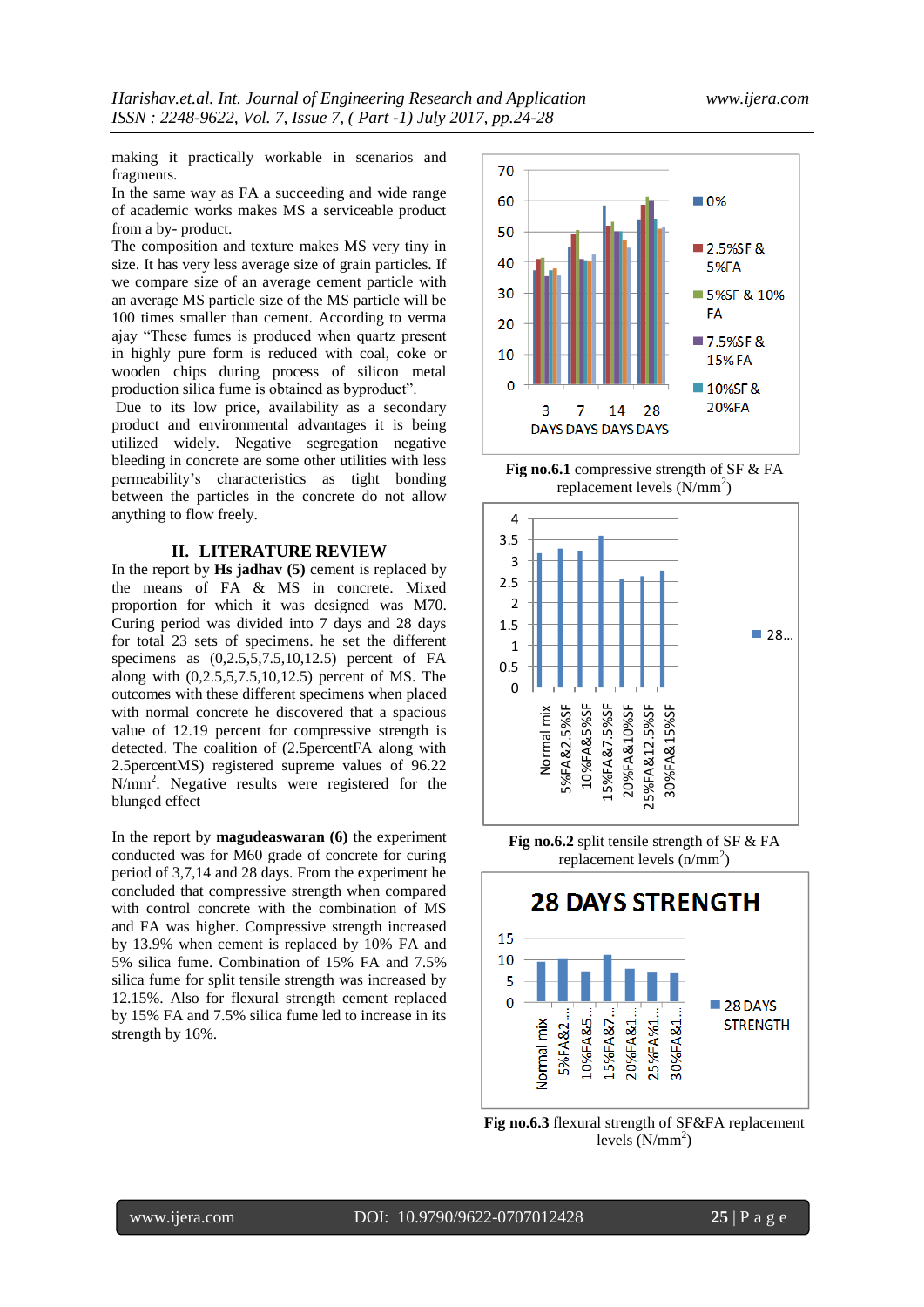**Mudassir hussain pandit(7)** did the experiment for a high density concrete using FA, MS and recycled aggregate for the strength properties like compressive strength and split tensile test for thirteen different mixes. The aggregates replaced were the coarse aggregates for M25 grade for 28 days curing period. The focus was to utilize used aggregates from wreck concrete and make a stiffed concrete with reduced number of pores. He concluded that both the pozzolanic materials along with recycled aggregates caused increase in the strength of concrete for more than 17%. Permeability of concrete is reduced because of MS, FA and recycled concrete aggregates. He also concluded that partial replacement of cement can be done safely up to 15% replacement to get high strength.



**Fig.7.1** compressive strength of cubes for 28 days  $(N/mm<sup>2</sup>)$ 



**Fig.7.2** Tensile strength  $(N/mm<sup>2</sup>)$ 

**Victor ajileye faseyemi (8)** investigated compressive strength traits by replacing cement with FA and MS in self compacting concrete. SCC helps to settle the concrete without any external help or vibrations. He that cement replacement up to 10%MS+30%FA when compared to normal concrete (control) decrease in compressive strength is recorded whereas combination of 2%ms+10%FA when compared to control concrete increase in compressive strength is observed. So the best proportion that can be concluded for C50 grade in 3,7,28 and 56 days is 2%MS and 10%FA.



**Fig.8.1** compressive strength of MS and FA levels of SSC (Mpa)

**Ankit Kumar(9)** inspected the use of MS individually and with combinations of FA and MS both in two stages in which he concluded that the strength of high performance concrete can be increased by replacing the cement with MS only. In the second stage cement is kept fixed at 90% and is replaced by FA and MS for curing period of 7 and 28 days. Maximum compressive strength increased by 1.43% after 7 days and 4.42% after 28 days at 10% replacement of cement with silica fume . however when both silica fume and FA in different percentage is replaced by keeping cement constant at 90% compressive strength continuously decreases after 2%FA and 8%SF . Maximum flexural strength increased by 1.79% after 28 days at 10 % replacement of cement with silica fume but when used in a combination of both by cement kept fixed at 90% continuous decrease in strength is recorded. Maximum split tensile strength is 3.83% when OPC is replaced by 10% of MS only after 28 days curing period. When cement is kept fixed at 90% continuous decrease in strength is recorded after 2% FA and 8% SF. Hence according to his study replacement with silica fume enhances environment friendly deduction in cost and also increase in strength.

**Alok Kumar (10)** concluded that replacement of cement to an extent with FA and MS for M30 grade of concrete maximum compressive strength obtained is  $43.1$  N/mm<sup>2</sup> at replacement level of 7.5% by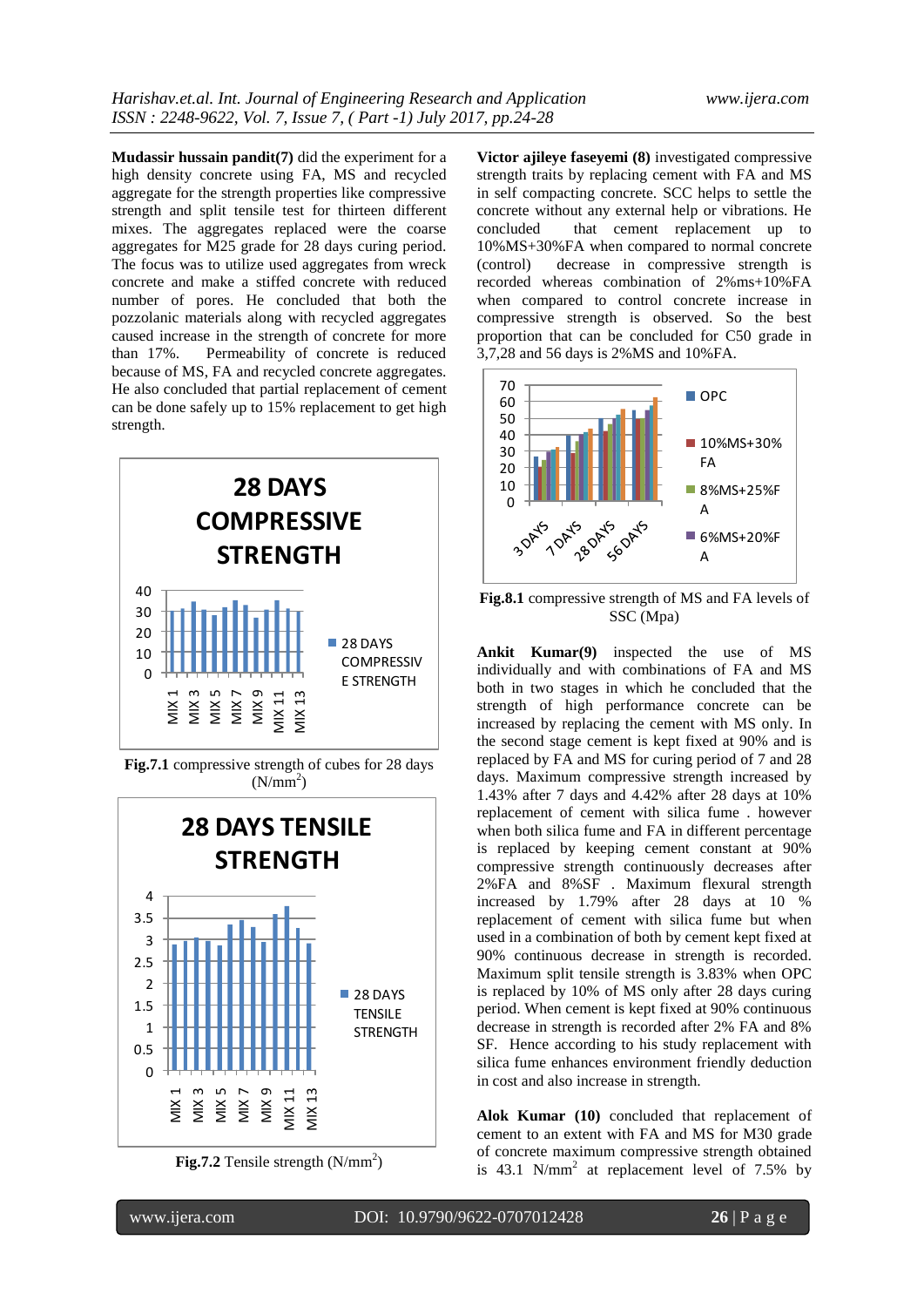weight of MS and 20% by weight of FA. Maximum flexural strength obtained is  $6.47 \text{ N/mm}^2$  at replacement level of 7.5% SF with 20% FA by weight of cement. Maximum split tensile strength obtained is  $2.573$  N/mm<sup>2</sup> at replacement level of 7.5% of SF with 20% of FA. From the experiment he also concluded that with use of both these materials environment problems along with cement conservation can be done.







**Fig.10.2** tensile strength  $(N/mm<sup>2</sup>)$ 



**Fig.10.3** flexural strength  $(N/mm<sup>2</sup>)$ 

## **III. CONCLUSION**

- FA and MS both are very fine in size in comparison with cement particles. Average diameter of these pozzolanic materials is smaller than cement. Due to its tiny size it is capable of filling small voids spaces present in concrete when it is in its fresh state. Due to this action it forms a strong bond and strength is increased.
- When dosage of MS is increased urge of water increases.
- In maximum cases replacement of cement up to 15% cause increase than other proportions.
- Use of both these materials can help in reduction of environmental problems, industrial doping and gainful construction.

#### **IV. REFERENCES**

- [1] <https://www.ibef.org/industry/cement-india.aspx>
- [2] http://www.projectsmonitor.com/specialreports/indias-cement-demand-projected-to-
- reach-600-mtpa-by-2025/
- [3] Environmental impacts of cement production, Ing. Miroslav Stajanča, doc. RNDr. Adriana Eštokova, PhD Technical University of Košice, 296-302
- [4] Verma ajay, Effect of Micro Silica on the strength of concrete with ordinary Portland cement, Research Journal of engineering sciences, 1(3), 2012, 1-4
- [5] H S Jadhav and R R Chavarekar, role of Fly Ash and Micro silica (silica fume) on compressive strength characteristics of high performance concrete, International journal of structural and civil engineering research (IJSCER),2(1), 2013, 33-39
- [6] Magudeaswaran P,and Eswaramoorthi P, Experimental investigations of mechanical properties on MS (Silica fume) and Fly Ash as